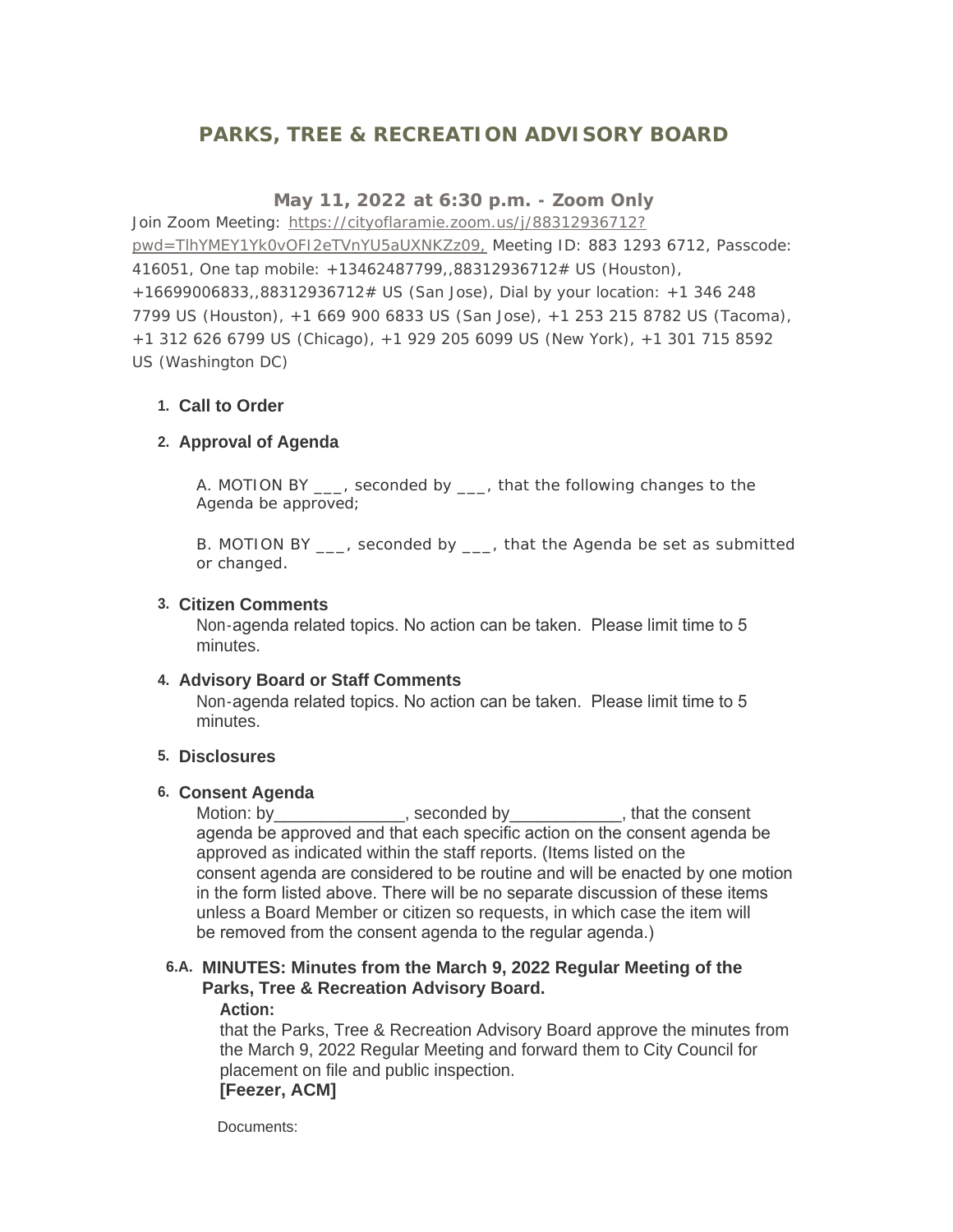### **MINUTES: Minutes from the April 13, 2022 Regular Meeting of the Parks, 6.B. Tree & Recreation Advisory Board.**

#### **Action:**

that the Parks, Tree & Recreation Advisory Board approve the minutes from the April 13, 2022 Regular Meeting and forward them to City Council for placement on file and public inspection.

**[Feezer, ACM]**

Documents:

#### [PTR Advisory Board Minutes April 13, 2022.pdf](https://cityoflaramie.org/AgendaCenter/ViewFile/Item/12408?fileID=16972)

# **ACKNOWLEDMENT OF RECIEPT: Acknowledgment of receipt of annual 6.C. report from the Laramie Dirt Riders.**

**Action:**

that the Parks, Tree & Recreation Board acknowledge receipt of the annual report from the Laramie Dirt Riders and forward to City Council through the minutes of the Parks, Tree & Recreation Advisory Board. **[Feezer, ACM]**

Documents:

[Dirt Riders Annual Report 2022 Cover Sheet.pdf](https://cityoflaramie.org/AgendaCenter/ViewFile/Item/12409?fileID=16988) [ANNUAL MEETING MINUTES 4.25.22 LDR.pdf](https://cityoflaramie.org/AgendaCenter/ViewFile/Item/12409?fileID=16989) [LDR Insurance Cert 4.22 to 4.23.pdf](https://cityoflaramie.org/AgendaCenter/ViewFile/Item/12409?fileID=16990) [Laramie Dirt Riders Lease 8.21.fully Executed.pdf](https://cityoflaramie.org/AgendaCenter/ViewFile/Item/12409?fileID=16991)

### **ACKNOWLEDMENT OF RECIEPT: Acknowledgment of receipt of annual 6.D. report from the Laramie Rifle Range.**

**Action:**

that the Parks, Tree & Recreation Board acknowledge receipt of the annual report from the Laramie Rifle Range and forward to City Council through the minutes of the Parks, Tree & Recreation Advisory Board. **[Feezer, ACM]**

Documents:

[Rifle Range Annual Report 2022 Cover Sheet.pdf](https://cityoflaramie.org/AgendaCenter/ViewFile/Item/12410?fileID=16992) [Laramie Rifle Range Annual Report for CoL for 2022.pdf](https://cityoflaramie.org/AgendaCenter/ViewFile/Item/12410?fileID=16993) [2021 LRRC by the Numbers.pdf](https://cityoflaramie.org/AgendaCenter/ViewFile/Item/12410?fileID=16994) [Veterans Help Foundation Flyer.pdf](https://cityoflaramie.org/AgendaCenter/ViewFile/Item/12410?fileID=16995)

**OTHER: Consideration of termination of the MOU between Albany 6.E. County School District Number One and the City of Laramie related to the Laramie Athletic Field (Formerly Deti Stadium). Action:**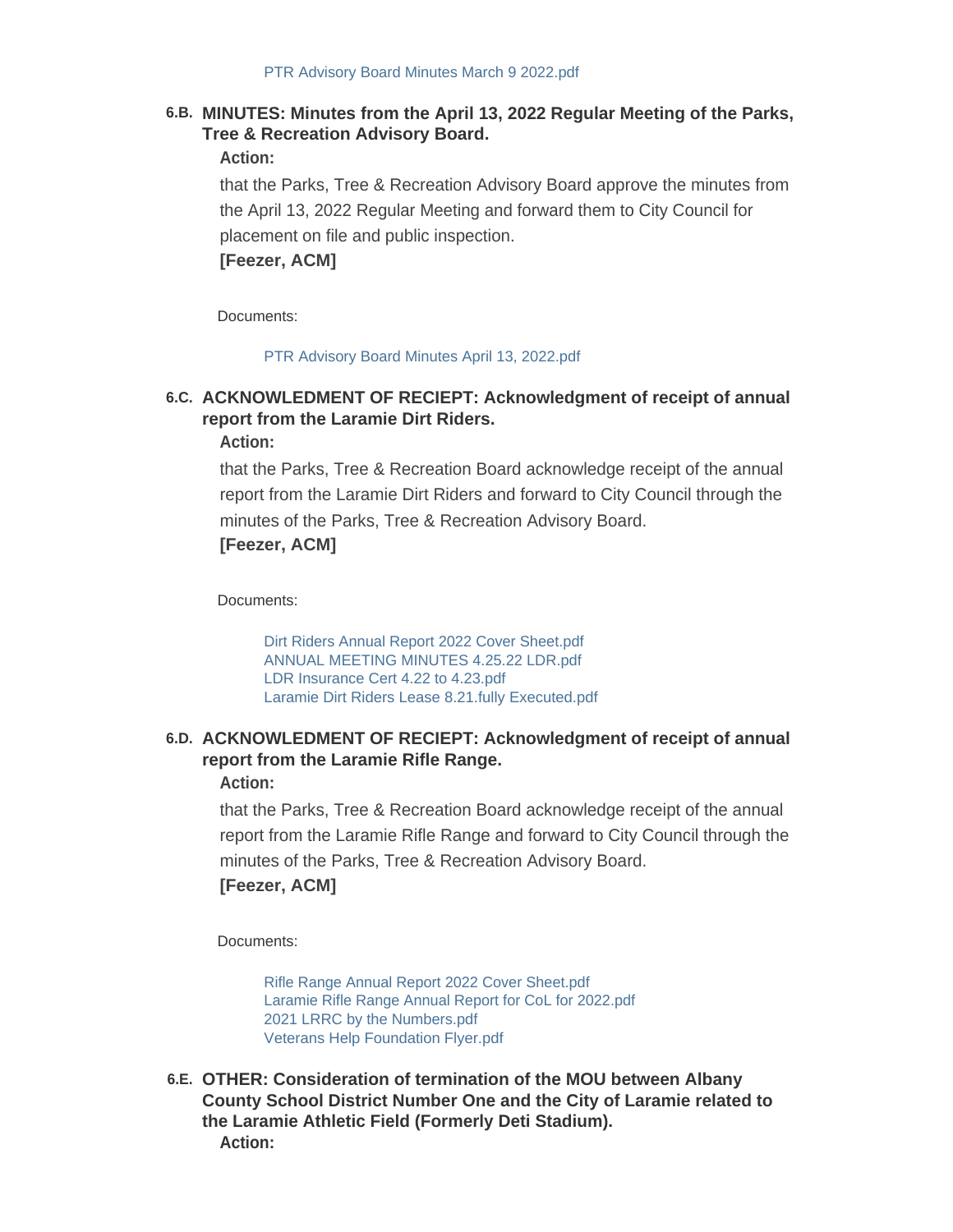that the Parks, Tree & Recreation Board approve the Notice of Termination of the Memorandum of Understanding between Albany County School District Number One and the City of Laramie outlining use, care and expenses related to community use of the Laramie Athletic Field and surrounding areas and forward it to City Council for consideration. **[Guerin, Recreation/Hunter, Parks]**

Documents:

[Cover Sheet Laramie Athletic Field Notice of Termination.pdf](https://cityoflaramie.org/AgendaCenter/ViewFile/Item/12337?fileID=16973) [Notice of Termination.Laramie Athletic Field 2022.pdf](https://cityoflaramie.org/AgendaCenter/ViewFile/Item/12337?fileID=16974) [City of Laramie Agreement Laramie Athletic Field.11.21.19.pdf](https://cityoflaramie.org/AgendaCenter/ViewFile/Item/12337?fileID=16975)

#### **Regular Agenda 7.**

**Consideration of fee for services agreement between the City of 7.A. Laramie and the Laramie Public Art Coalition. [Guerin, Recreation]**

Documents:

[LPAC Fee for Service Cover Sheet.pdf](https://cityoflaramie.org/AgendaCenter/ViewFile/Item/12336?fileID=16976) [LPAC Fee for Service Agreement on-going.pdf](https://cityoflaramie.org/AgendaCenter/ViewFile/Item/12336?fileID=16977)

### **Consideration of requests for public funding for Public Art Projects. 7.B. [Guerin, Recreation]**

Documents:

[LPAC Project Funding Requests Cover Sheet.pdf](https://cityoflaramie.org/AgendaCenter/ViewFile/Item/12338?fileID=16978) [Parklet on 2nd Street.pdf](https://cityoflaramie.org/AgendaCenter/ViewFile/Item/12338?fileID=16979) [Jubilee Days Proposal.pdf](https://cityoflaramie.org/AgendaCenter/ViewFile/Item/12338?fileID=16980) [Gem City Nights Project Outline 2022.pdf](https://cityoflaramie.org/AgendaCenter/ViewFile/Item/12338?fileID=16981) [Gem City Nights Recommendation letter.pdf](https://cityoflaramie.org/AgendaCenter/ViewFile/Item/12338?fileID=16982) [Public Wheat Paste Project \(2\).pdf](https://cityoflaramie.org/AgendaCenter/ViewFile/Item/12338?fileID=16983)

### **Consideration of Resolution 2022-XX authorizing discounts for 7.C. Recreation Center Memberships and Activity Scholarships. [Guerin, Recreation]**

Documents:

[Needs Based Discount Cover Sheet.pdf](https://cityoflaramie.org/AgendaCenter/ViewFile/Item/12339?fileID=16984) [Needs Based Income Resolution.pdf](https://cityoflaramie.org/AgendaCenter/ViewFile/Item/12339?fileID=16985) [Income Guidelines.pdf](https://cityoflaramie.org/AgendaCenter/ViewFile/Item/12339?fileID=16986) [Membership discount calculations.pdf](https://cityoflaramie.org/AgendaCenter/ViewFile/Item/12339?fileID=16987)

**Presentations related to City of Laramie Greenhill Cemetery 7.D. Columbarium project.**

**[Wilson, Cemetery/Hunter, Parks]**

Documents: